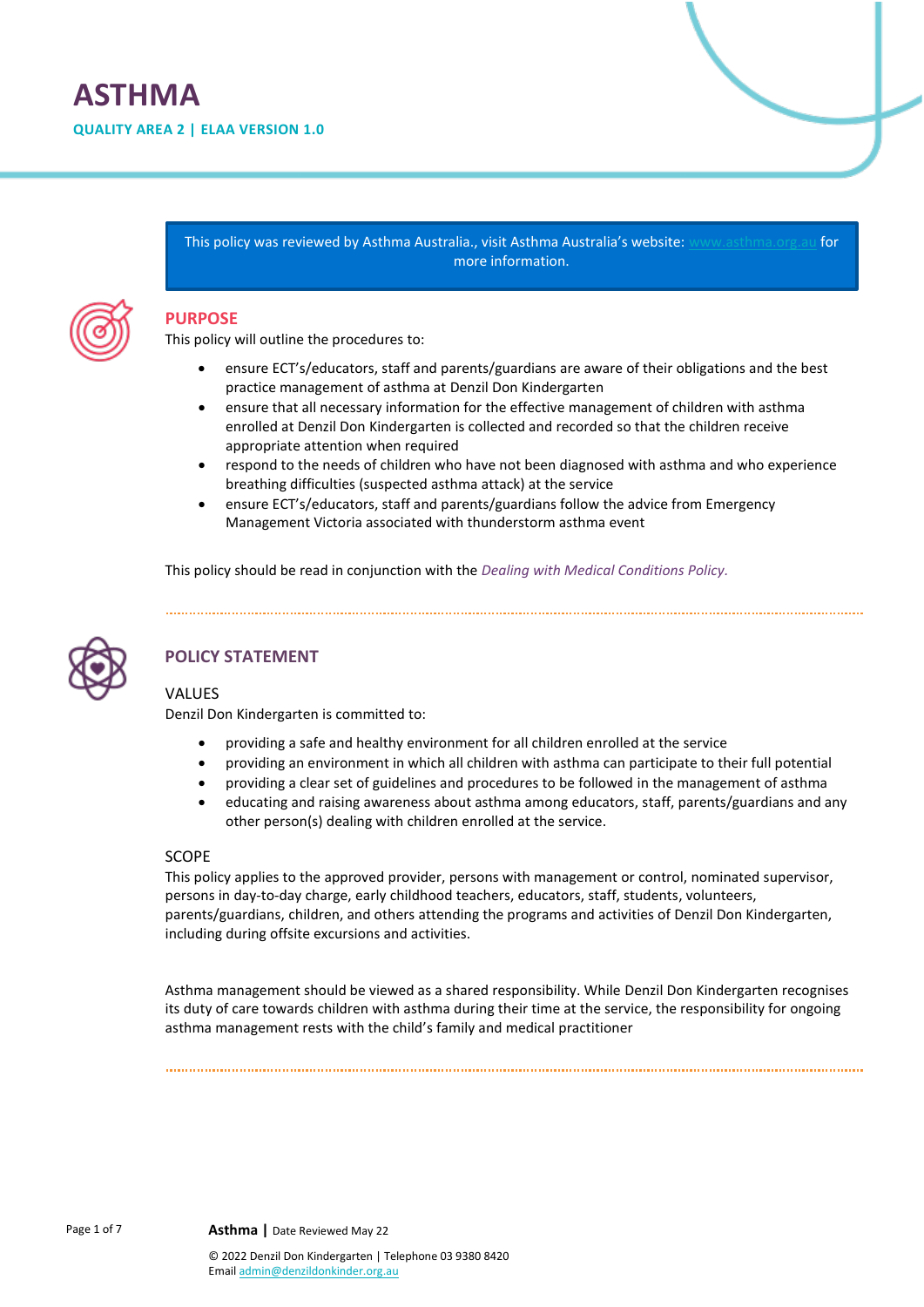| <b>RESPONSIBILITIES</b>                                                                                                                                                                                                                                                                                    | with management or control<br>Approved provider and persons | persons in day-to-day charge<br>Nominated supervisor and | educators and all other staff<br>Early childhood teacher, | Parents/guardians | students<br>Contractors, volunteers and |
|------------------------------------------------------------------------------------------------------------------------------------------------------------------------------------------------------------------------------------------------------------------------------------------------------------|-------------------------------------------------------------|----------------------------------------------------------|-----------------------------------------------------------|-------------------|-----------------------------------------|
| R indicates legislation requirement, and should not be deleted                                                                                                                                                                                                                                             |                                                             |                                                          |                                                           |                   |                                         |
| Providing all staff with access to the service's Asthma Policy, and<br>ensuring that they are aware of asthma management strategies<br>(refer to Procedures) upon employment at the service                                                                                                                | $\mathbf R$                                                 | $\sqrt{ }$                                               |                                                           |                   |                                         |
| Providing parents/guardians with access to the service's Asthma<br>Policy and Medical Conditions Policy upon enrolment of their<br>child (Regulation 90, 91)                                                                                                                                               | $\mathsf{R}$                                                | $\sqrt{}$                                                |                                                           |                   |                                         |
| Ensuring induction procedures for casual and relief staff include<br>information about children attending the service who have been<br>diagnosed with asthma, and the location of their medication and<br>action plans                                                                                     | $\mathbf R$                                                 | $\mathsf{R}$                                             |                                                           |                   |                                         |
| Providing approved Emergency Asthma Management (EAM)<br>training (refer to Definitions) to staff as required under the<br><b>National Regulations 136</b>                                                                                                                                                  | $\mathsf{R}$                                                | $\sqrt{ }$                                               |                                                           |                   |                                         |
| Ensuring at least one staff member with current approved<br>Emergency Asthma Management (EAM) training (refer to<br>Definitions) is on duty at all times                                                                                                                                                   | R                                                           | $\sqrt{}$                                                |                                                           |                   |                                         |
| Ensuring that all educators approved first aid qualifications,<br>anaphylaxis management training and Emergency Asthma<br>Management (EAM) training are current and meet the<br>requirements of the National Law (Section 169(4)) and National<br>Regulations (Regulation 137), and are approved by ACECQA | $\mathsf{R}$                                                | V                                                        |                                                           |                   |                                         |
| Maintaining current approved Emergency Asthma Management<br>(EAM) (refer to Definitions) qualifications                                                                                                                                                                                                    |                                                             | $\mathsf{R}$                                             | $\mathsf{R}$                                              |                   | $\sqrt{}$                               |
| Ensuring the details of approved Emergency Asthma<br>Management (EAM) training (refer to Definitions) are included<br>on the staff record (refer to Definitions)                                                                                                                                           | $\mathbf R$                                                 | $\sqrt{}$                                                |                                                           |                   |                                         |
| Where appropriate, organising asthma management information<br>sessions for parents/guardians of children enrolled at the service                                                                                                                                                                          | $\mathbf R$                                                 | $\sqrt{ }$                                               |                                                           |                   |                                         |
| Acting on advice and warnings from the Department's<br>Emergency Management Division associated with a potential<br>thunderstorm asthma activity, and implementing a<br>communication strategy to inform parents/guardians                                                                                 | $\mathsf{R}$                                                | $\sqrt{}$                                                | $\sqrt{}$                                                 |                   |                                         |
| Implementing procedures to avoid exposure, such as staying<br>indoors with windows and doors closed associated with a<br>potential thunderstorm asthma                                                                                                                                                     | $\mathbf R$                                                 | $\sqrt{}$                                                | $\sqrt{}$                                                 |                   |                                         |

Page 2 of 7 **Asthma** | Date Reviewed May 22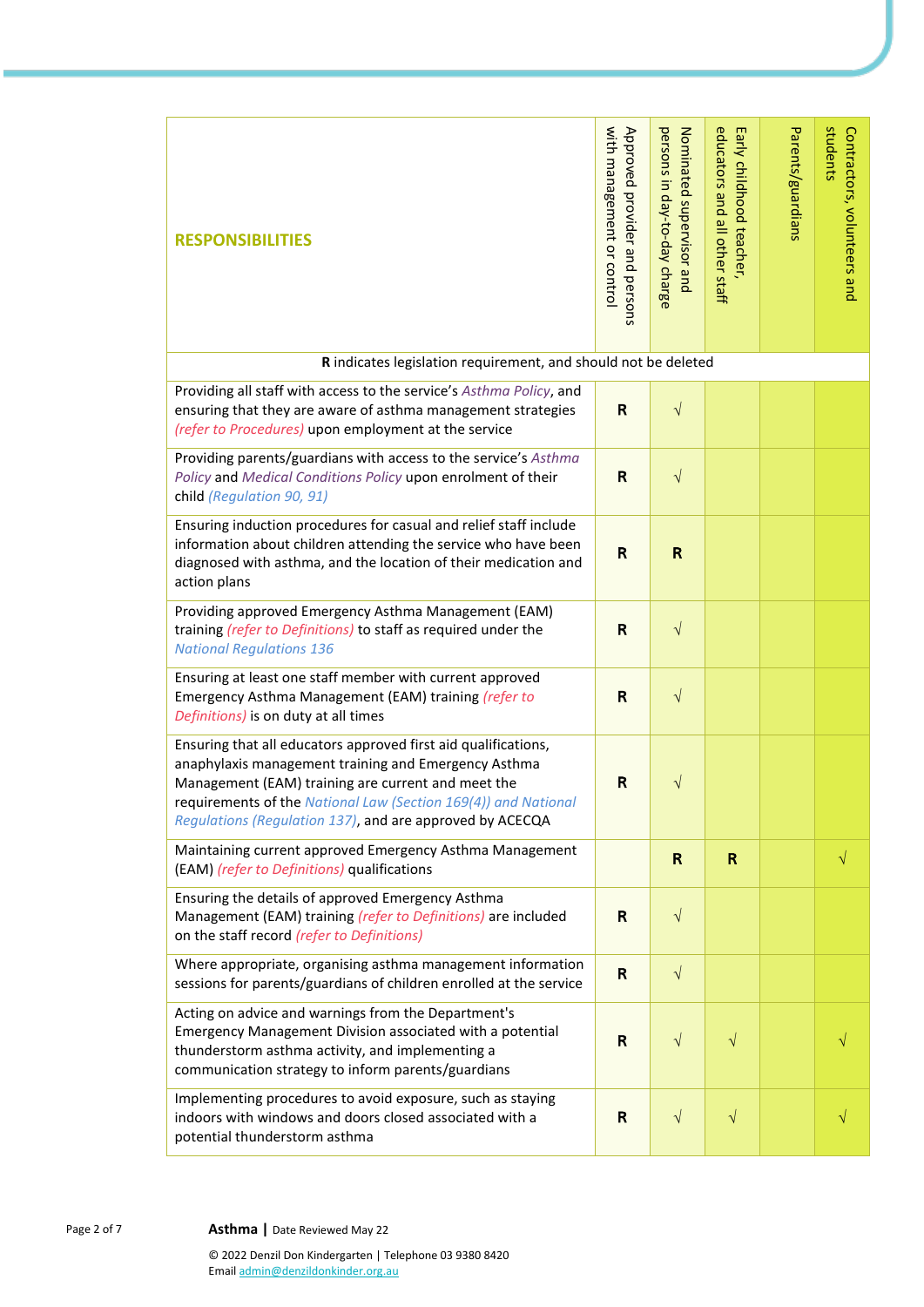| Identifying children with asthma during the enrolment process<br>and informing staff                                                                                                                                                        | R            | $\sqrt{}$    |              |           |  |
|---------------------------------------------------------------------------------------------------------------------------------------------------------------------------------------------------------------------------------------------|--------------|--------------|--------------|-----------|--|
| Providing parents/guardians with an Asthma Care Plan (refer to<br>Definitions and Attachment 2) to be completed in consultation<br>with, and signed by, a medical practitioner                                                              | $\mathsf{R}$ | $\sqrt{ }$   |              |           |  |
| Providing a copy of the child's Asthma Care Plan to the service<br>and ensuring it has been prepared in consultation with and<br>signed by a medical practitioner. The Asthma Care Plan should<br>be reviewed and updated at least annually |              |              |              | $\sqrt{}$ |  |
| Developing a Risk Minimisation Plan (refer to Definitions and<br>Attachment 4) for every child with asthma, in consultation with<br>parents/guardians                                                                                       | R            | $\sqrt{ }$   | $\sqrt{}$    | $\sqrt{}$ |  |
| Ensuring all details on their child's enrolment form and<br>medication record (refer to Definitions) are completed before<br>commencement at the service                                                                                    |              |              |              | $\sqrt{}$ |  |
| Ensuring that all children with asthma have an Asthma Care Plan<br>and Risk Minimisation Plan filed with their enrolment record                                                                                                             | R            | $\sqrt{ }$   |              | $\sqrt{}$ |  |
| Notifying staff, in writing, of any changes to the information on<br>the Asthma Care Plan, enrolment form or medication record                                                                                                              |              |              |              | $\sqrt{}$ |  |
| Providing an adequate supply of appropriate asthma medication<br>and equipment for the child at all times and ensuring it is<br>appropriately labelled with the child's name                                                                |              |              |              | $\sqrt{}$ |  |
| Consulting with the parents/guardians of children with asthma in<br>relation to the health and safety of their child, and the<br>supervised management of the child's asthma                                                                | R            | $\sqrt{ }$   |              | $\sqrt{}$ |  |
| Communicating any concerns to parents/guardians if a child's<br>asthma is limiting their ability to participate fully in all activities                                                                                                     | $\sqrt{}$    | $\sqrt{ }$   | $\sqrt{}$    |           |  |
| Compiling a list of children with asthma and placing it in a<br>secure, but readily accessible, location known to all staff. This<br>should include the Asthma Care Plan for each child                                                     | $\sqrt{}$    | $\sqrt{ }$   | $\sqrt{}$    |           |  |
| Identifying the signs of children displaying the symptoms of an<br>asthma attack and being able to locate medication, Asthma Care<br>Plans and the asthma first aid kit                                                                     | R            | $\sqrt{}$    | $\sqrt{}$    |           |  |
| Ensuring that medication is administered in accordance with the<br>child's Asthma Care Plan and the Administration of Medication<br>Policy                                                                                                  | R            | R            | $\mathbb{R}$ |           |  |
| Ensuring a medication record is kept for each child to whom<br>medication is to be administered by the service (Regulation 92)                                                                                                              | R            | $\sqrt{ }$   | $\sqrt{}$    |           |  |
| Ensuring parents/guardians of all children with asthma provide<br>reliever medication and a spacer (including a child's face mask, if<br>required) at all times their child is attending the service                                        | $\mathsf{R}$ | $\sqrt{ }$   |              | R         |  |
| Implementing an asthma first aid procedure (refer to Procedures)<br>consistent with current national recommendations                                                                                                                        | $\mathsf{R}$ | $\mathsf{R}$ | $\mathbf R$  |           |  |
| Ensuring that all staff are aware of the asthma first aid procedure                                                                                                                                                                         | R            | $\sqrt{ }$   |              |           |  |
| Ensuring adequate provision and upkeep of asthma first aid kits<br>(refer to Definitions)                                                                                                                                                   | $\mathsf{R}$ | $\sqrt{}$    |              |           |  |

Page 3 of 7 **Asthma** | Date Reviewed May 22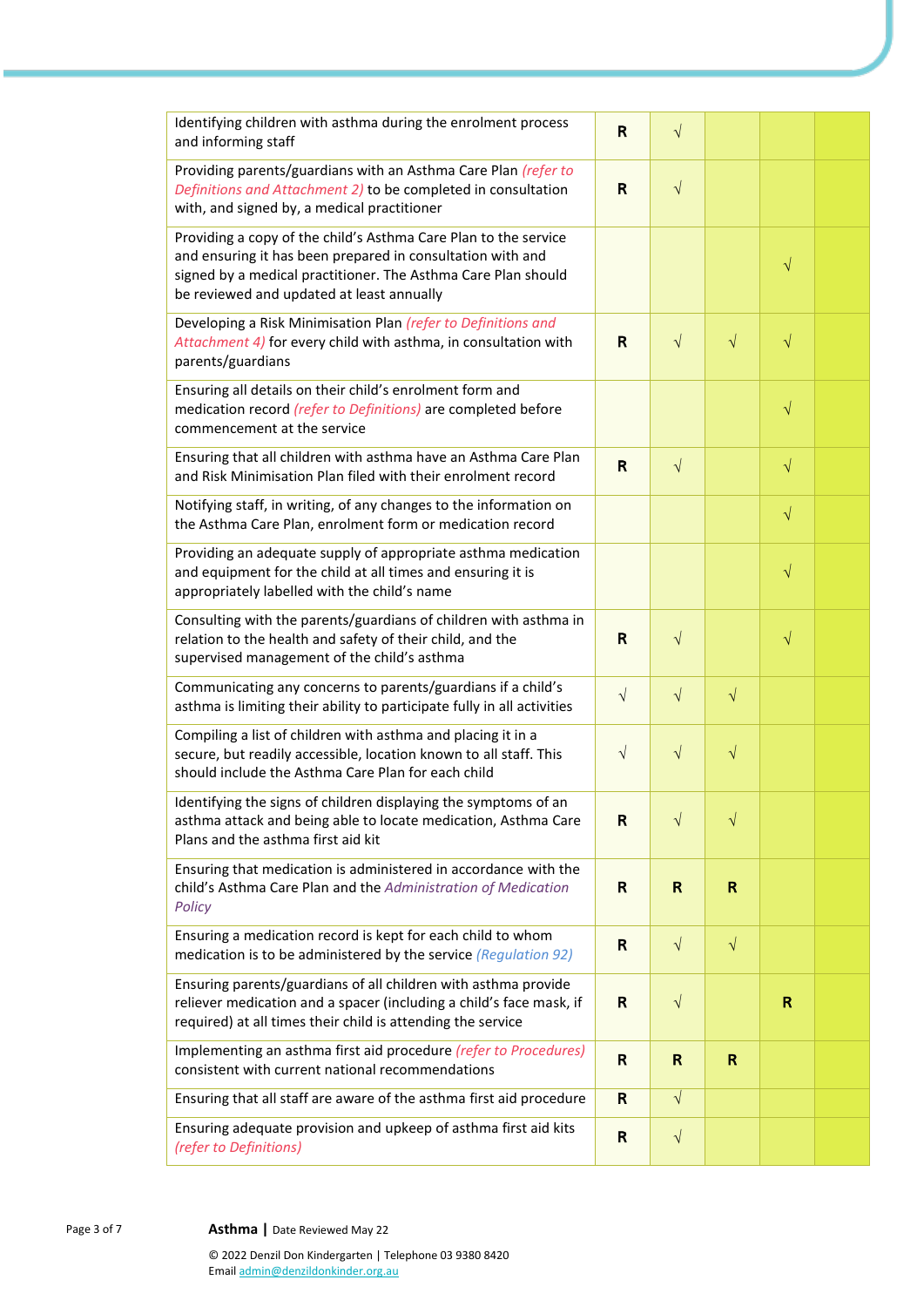| Ensuring systems exist to monitor the expiry date of reliever<br>medication, and it is replaced when required. Ensuring that<br>service-supplied spacers and face masks are replaced annually                                                                                                                                        | R            | $\sqrt{}$    | $\sqrt{}$    |           |
|--------------------------------------------------------------------------------------------------------------------------------------------------------------------------------------------------------------------------------------------------------------------------------------------------------------------------------------|--------------|--------------|--------------|-----------|
| Facilitating communication between management, ECT,<br>educators, staff and parents/guardians regarding the service's<br>Asthma Policy and strategies                                                                                                                                                                                | $\mathsf{R}$ | $\sqrt{ }$   |              |           |
| Identifying and minimising asthma triggers (refer to Definitions)<br>for children attending the service as outlined in the child's<br>Asthma Care Plan, where possible                                                                                                                                                               | $\mathsf R$  | $\sqrt{}$    | $\sqrt{}$    |           |
| Ensuring children with asthma are not discriminated against in<br>any way                                                                                                                                                                                                                                                            | $\sqrt{ }$   | $\sqrt{}$    | $\sqrt{}$    | $\sqrt{}$ |
| Ensuring programmed activities and experiences consider the<br>individual needs of all children, including those with asthma                                                                                                                                                                                                         | $\sqrt{}$    | $\sqrt{}$    | $\sqrt{}$    | $\sqrt{}$ |
| Ensuring children with asthma can participate in all activities<br>safely and to their full potential                                                                                                                                                                                                                                | $\sqrt{}$    | $\sqrt{}$    | $\sqrt{}$    | $\sqrt{}$ |
| Immediately communicating any concerns with<br>parents/guardians regarding the management of children with<br>asthma at the service                                                                                                                                                                                                  | $\mathsf{R}$ | $\sqrt{}$    | $\sqrt{}$    |           |
| Displaying Asthma Australia's Asthma First Aid poster (refer to<br>Sources and Attachment 3) in key locations at the service                                                                                                                                                                                                         | $\mathsf{R}$ | $\sqrt{ }$   |              |           |
| Ensuring that medication is administered in accordance with the<br><b>Administration of Medication Policy</b>                                                                                                                                                                                                                        | R            | $\mathsf{R}$ | $\mathbb{R}$ |           |
| Ensuring that when medication has been administered to a child<br>in an asthma emergency without authorisation from the<br>parent/guardian or authorised nominee, medical practitioner or<br>emergency services the parent/guardian of the child and<br>emergency services are notified as soon as is practicable<br>(Regulation 94) | R.           | $\mathsf{R}$ | $\mathsf{R}$ |           |
| Following appropriate reporting procedures set out in the<br>Incident, Injury, Trauma and Illness Policy if a child is ill, or is<br>involved in a medical emergency or an incident at the service<br>that results in injury or trauma                                                                                               | R            | $\mathsf{R}$ | $\mathsf{R}$ | $\sqrt{}$ |
| Ensuring an asthma first aid kit (refer to Definitions) is taken on<br>all excursions and other offsite activities (refer to Excursions and<br><b>Service Events Policy)</b>                                                                                                                                                         | R            | $\mathsf R$  | $\sqrt{}$    |           |



# **PROCEDURES**

Asthma Australia's Asthma First Aid 2020[: https://asthma.org.au/wp-content/uploads/2021/12/AAFA-First-](https://asthma.org.au/wp-content/uploads/2021/12/AAFA-First-Aid-2021-A4_CMYK_v6_Blue.pdf)[Aid-2021-A4\\_CMYK\\_v6\\_Blue.pdf](https://asthma.org.au/wp-content/uploads/2021/12/AAFA-First-Aid-2021-A4_CMYK_v6_Blue.pdf)



# **BACKGROUND AND LEGISLATION**

### BACKGROUND

Asthma is a chronic, treatable health condition that affects approximately one in nine Australian children and is one of the most common reasons for childhood admission to hospital. With good asthma management,

Page 4 of 7 **Asthma |** Date Reviewed May 22

© 2022 Denzil Don Kindergarten | Telephone 03 9380 8420 Emai[l admin@denzildonkinder.org.au](mailto:admin@denzildonkinder.org.au)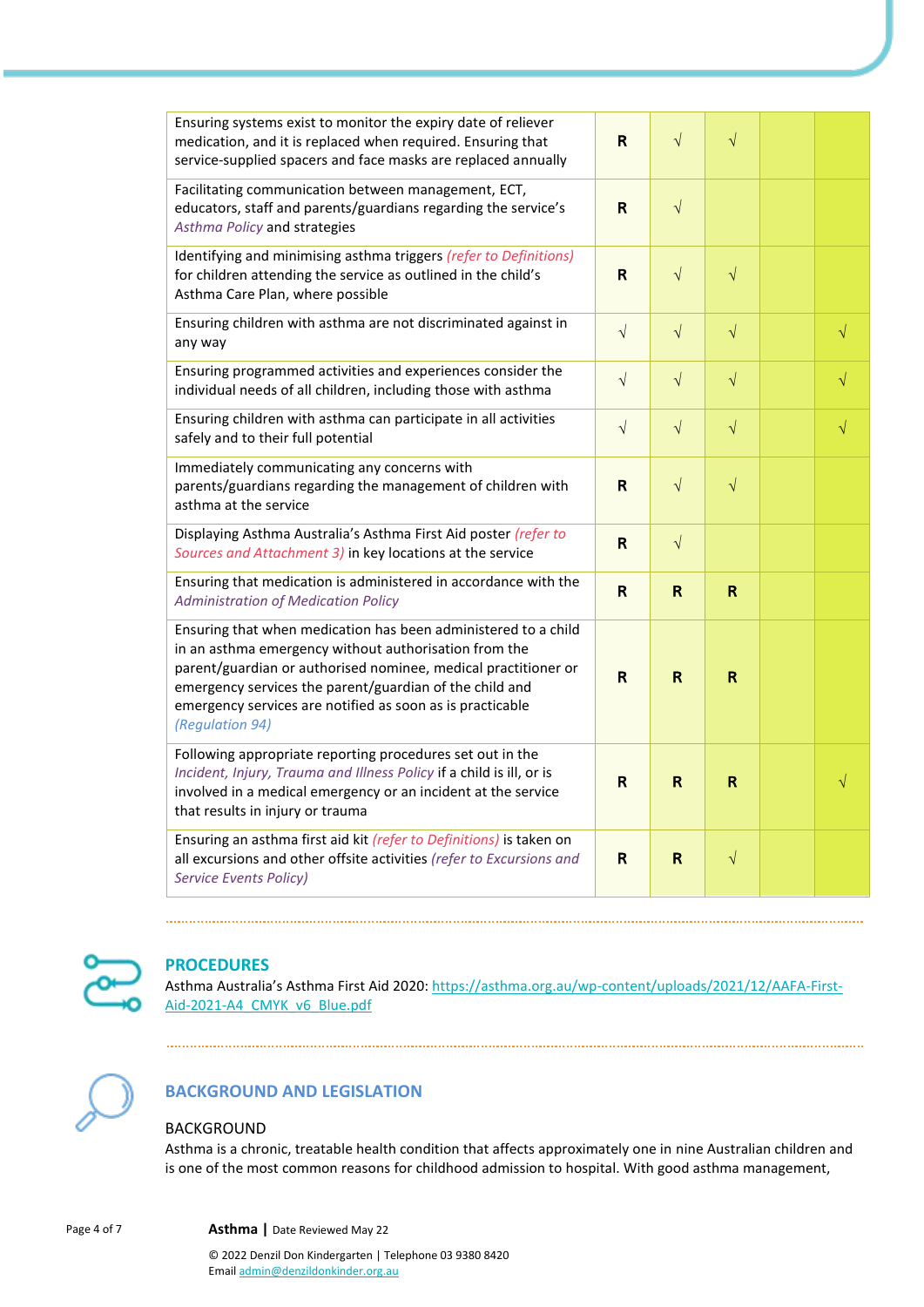people with asthma need not restrict their daily activities. Community education assists in generating a better understanding of asthma within the community and minimising its impact.

Symptoms of asthma include wheezing, coughing (particularly at night), chest tightness, difficulty in breathing and shortness of breath, and symptoms may vary between children. It is generally accepted that children under six years of age do not have the skills and ability to recognise and manage their asthma without adult assistance. With this in mind, a service must recognise the need to educate staff and parents/guardians about asthma and promote responsible asthma management strategies.

Legislation that governs the operation of approved children's services is based on the health, safety and welfare of children, and requires that children are protected from hazards and harm. The approved provider will ensure that there is at least one educator on duty at all times who has current approved emergency asthma management training in accordance with the *Education and Care Services National Regulations 2011 (Regulation 136(c))*. As a demonstration of duty of care and best practice, ELAA recommends all educators have current approved emergency asthma management training *(refer to Definitions)*.

### LEGISLATION AND STANDARDS

Relevant legislation and standards include but are not limited to:

- Education and Care Services National Law Act 2010
- Education and Care Services National Regulations 2011
- Health Records Act 2001 (Vic)
- National Quality Standard, Quality Area 2: Children's Health and Safety
- Privacy Act 1988 (Cth)
- Privacy and Data Protection Act 2014 (Vic)
- Public Health and Wellbeing Act 2008 (Vic)
- Public Health and Wellbeing Regulations 2009 (Vic)

The most current amendments to listed legislation can be found at:

Victorian Legislation – Victorian Law Today: [www.legislation.vic.gov.au](http://www.legislation.vic.gov.au/) Commonwealth Legislation – Federal Register of Legislation: [www.legislation.gov.au](http://www.legislation.gov.au/)

### **DEFINITIONS**

The terms defined in this section relate specifically to this policy. For regularly used terms e.g. Approved Provider, Nominated Supervisor, Notifiable complaints, Serious incidents, Duty of care, etc. refer to the Definitions file on the kindergarten website.

**Approved Emergency Asthma Management (EAM) training:** training that is approved by the National Authority in accordance with Division 7 of the National Regulations and is listed on the ACECQA website: [http://www.acecqa.gov.au.](http://www.acecqa.gov.au/) EAM training provides knowledge about the underlying causes of asthma, asthma triggers, and the recognition and treatment of an asthma attack.

**Asthma Care Plan:** a record of information on an individual child's asthma and its management, including contact details, what to do when the child's asthma worsens and the treatment to be administered in an emergency. An Asthma Care Plan template specifically for use in children's services can be downloaded from Asthma Australia's website: [www.asthma.org.au](http://www.asthma.org.au/) *(refer to Attachment 2)*

**Asthma emergency:** the onset of unstable or deteriorating asthma symptoms requiring immediate treatment with reliever medication.

**Asthma first aid kit:** Kits should contain:

- reliever medication
- 2 small volume spacer devices

Page 5 of 7 **Asthma |** Date Reviewed May 22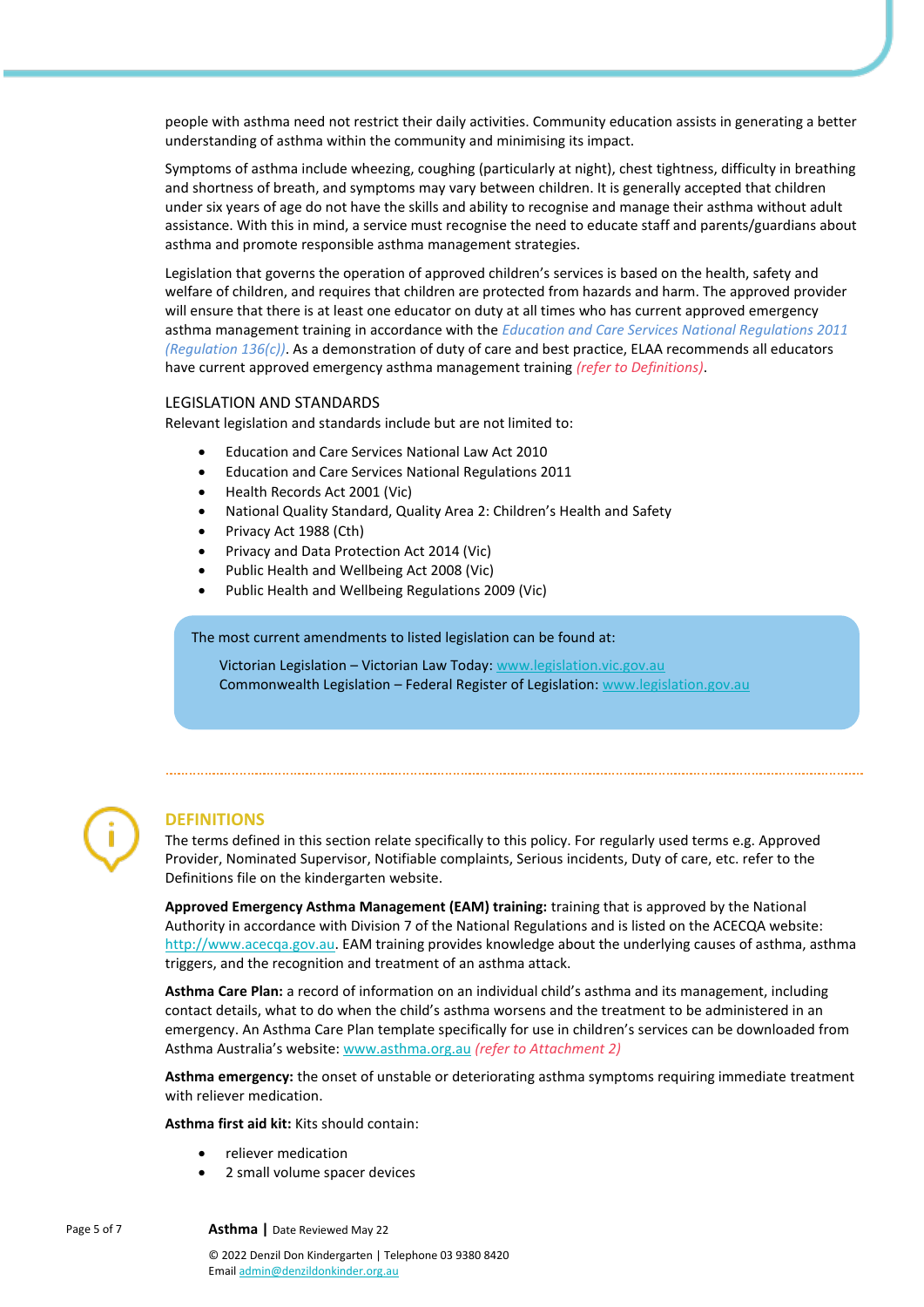- 2 compatible children's face masks (for children under the age of four)
- record form
- asthma first aid instruction card.

Asthma Australia recommends that spacers and face masks are for single use only however, so long as they are washed with hot soapy water, they can be reused by the service. It is essential to have at least two spacers and two face masks in each first aid kit.

**Asthma triggers:** exposures that may induce asthma symptoms, for example, pollens, colds/viruses, dust mites, smoke and exercise. Asthma triggers will vary from child to child.

**Metered-dose inhaler (puffer):** a device used to administer reliever medication.

**Puffer:** common name for a metered-dose inhaler.

**Reliever medication:** a metered-dose inhaler containing salbutamol, an ingredient used to relax the muscles around the airways to relieve asthma symptoms. This medication is always used in an asthma emergency. Reliever medication is commonly sold by pharmacies as Airomir, Asmol, Ventolin or Zempreon.

**Risk minimisation plan:** details child-specific information regarding their asthma triggers and strategies to avoid these in the service *(refer to Attachment 3)* .

**Spacer:** a plastic chamber device used to increase the efficiency of delivery of reliever medication from a puffer. It should always be used in conjunction with a puffer device and may be used in conjunction with a face mask.



## **SOURCES AND RELATED POLICIES**

### **SOURCES**

- Asthma Australia[: www.asthma.org.au](https://asthma.org.au/) or phone 1800 278 462 (toll-free)
- Australian Children's Education and Care Quality Authority (ACECQA): [www.acecqa.gov.au](http://www.acecqa.gov.au/)
- Guide to the Education and Care Services National Law and the Education and Care Services National Regulations 2011, ACECQA.

### RELATED POLICIES

- Administration of Medication
- Anaphylaxis
- Dealing with Medical Conditions
- Emergency and Evacuation
- Excursions and Service Events
- Incident, Injury, Trauma and Illness
- Privacy and Confidentiality
- **Staffing**



### **EVALUATION**

To assess whether the values and purposes of the policy have been achieved, the approved provider will:

- regularly seek feedback from everyone affected by the policy regarding its effectiveness
- monitor the implementation, compliance, complaints and incidents in relation to this policy
- keep the policy up to date with current legislation, research, policy and best practice
- revise the policy and procedures as part of the service's policy review cycle, or as required
- notifying all stakeholders affected by this policy at least 14 days before making any significant changes to this policy or its procedures, unless a lesser period is necessary due to risk *(Regulation 172 (2))*.